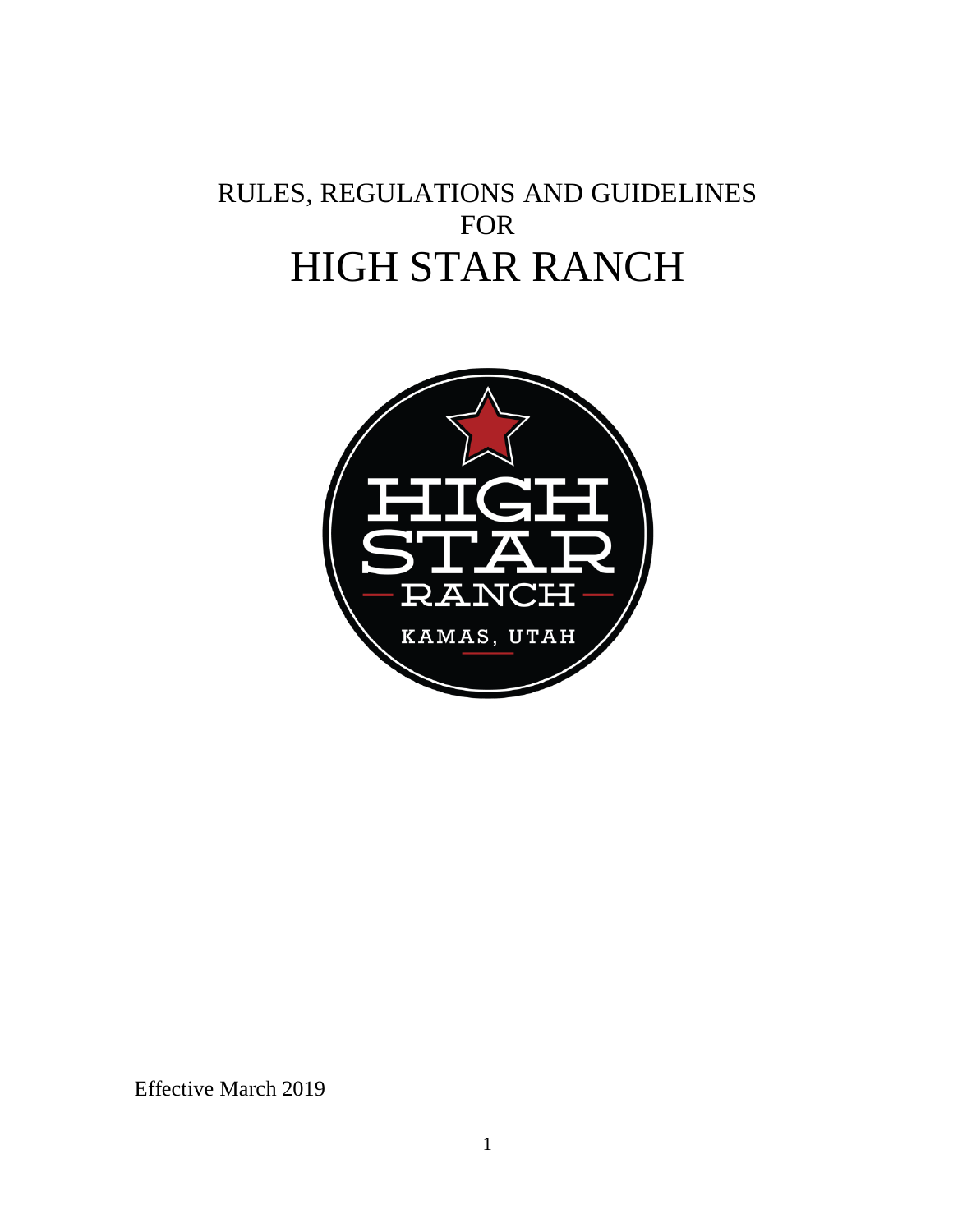# TABLE OF CONTENTS

|               | 3              |
|---------------|----------------|
|               | $\overline{4}$ |
|               | $\overline{4}$ |
|               | $\overline{4}$ |
|               | 5              |
|               | 5              |
|               |                |
|               |                |
|               |                |
|               |                |
|               |                |
|               |                |
|               |                |
|               |                |
|               |                |
|               |                |
|               |                |
|               |                |
|               |                |
|               |                |
|               |                |
|               |                |
|               |                |
|               |                |
|               |                |
|               |                |
|               |                |
|               |                |
|               |                |
|               |                |
|               |                |
|               |                |
|               |                |
|               |                |
|               |                |
|               |                |
|               |                |
|               |                |
| <b>DRONES</b> |                |
|               |                |
|               |                |
|               |                |
|               |                |
|               |                |
|               |                |
|               |                |
|               |                |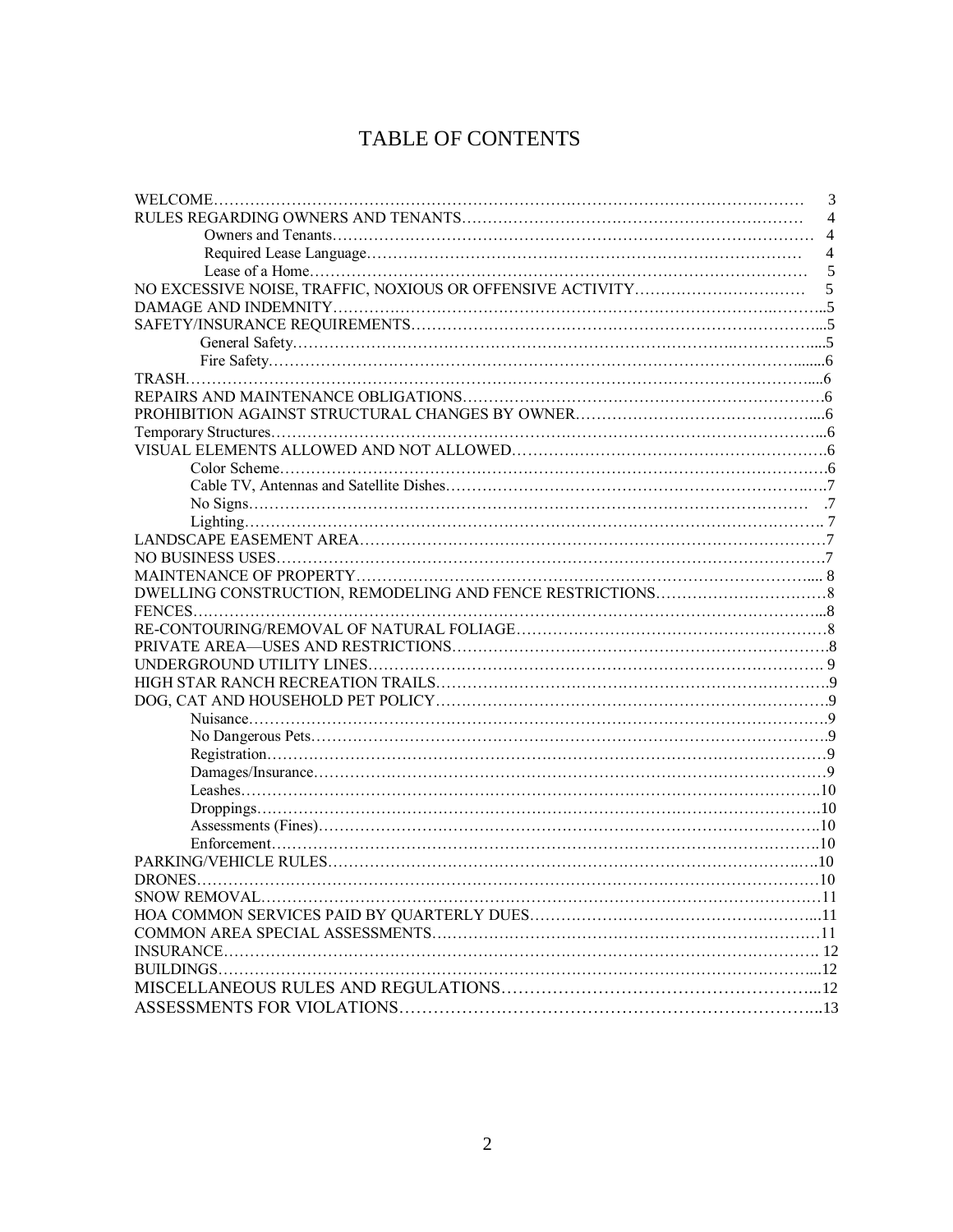**HIGH STAR RANCH HOMEOWNERS ASSOCIATION**

General Rules, Regulations and Guidelines March 2019 Document, No Other Versions Apply

### **WELCOME**

Welcome to High Star Ranch! We look forward to having you as a neighbor. As you may know, Planned Home Development living (PUD) is different from living in a typical neighborhood. Here, some of the common areas are shared by the residents. Because of this sharing, community rules are both worthwhile and necessary to insure an expected quality of living for everyone.

Therefore, the High Star Ranch Homeowners Association, Inc. (also referred to as "**HOA**") has adopted these Rules and Regulations (hereinafter called "**Rules**") under the authority of the Declaration of Covenants, Conditions, and Restrictions of High Star Ranch, (the "**CC&Rs**" for the benefit of the members and for the protection of their property. Please note that in the event of any conflict between the CC&Rs and these Rules, the CC&Rs shall control. Owners are encouraged to refer to the CC&Rs as well.

Owners are responsible for compliance with the Rules and, therefore, all High Star Ranch Homeowners are responsible to inform their family members, visitors, guests, and lessees, of these Rules. Residents are encouraged to assist in the enforcement of Association Rules by admonishing violators to comply and by reporting violators to the HOA.

Please be aware that the High Star Ranch Homeowner will be responsible to pay for all costs, damages and/or fines incurred as a result of their, or their tenant's or guest's negligence or violation of the Rules. Liens will be filed on damages not paid whether caused by the Owner, family members, visitors, guests, lessees/renters, and/or their pets.

For these purposes, resident shall mean any Owner, tenant or guest residing on the premises. A copy of these Rules and Regulations must be present in each home where occupants other than Owners reside.

**High Star Ranch is a 1,000 plus acre working ranch with agricultural/farming and Ranch activities including privately owned livestock Cows, Horses, and other common Ranch Livestock", residing on/and about certain areas of the Ranch. High Star Ranch has professionally designed mountain bike trails with separate hiking paths located throughout the Ranch. High Star Ranch is, also, the home of the Dejoria Center where guests enjoy public and private events and concerts.**

**High Star Ranch includes commercial buildings and other areas that may be governed by separate Rules and regulations and all**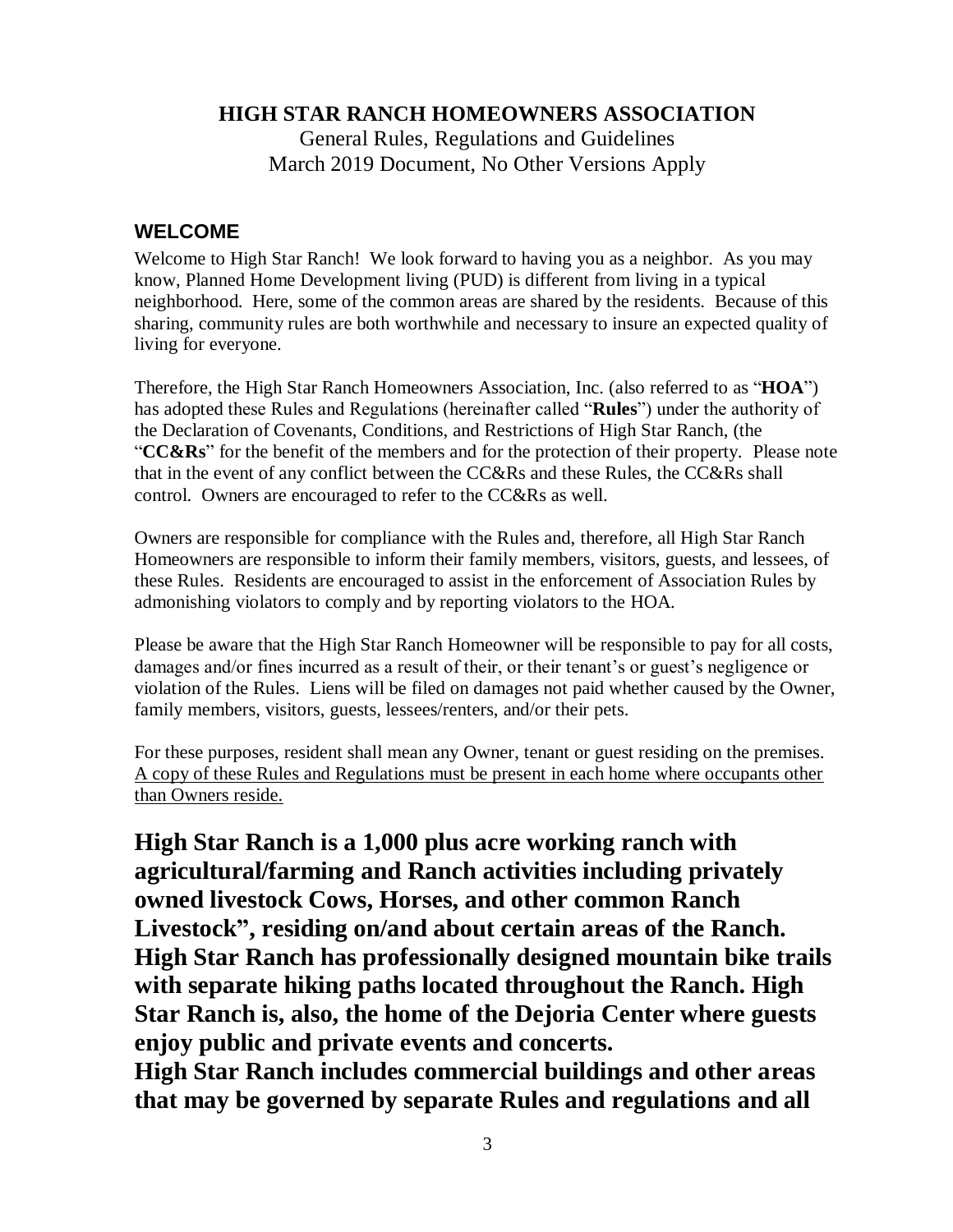**residents/invitees, guests and other visitors of High Star Ranch are expected to abide by the rules, regulations and guidelines herein as well as all posted rules, regulations and guidelines governing each area of the Ranch.**

**High Star Ranch does not permit the use of any motorized vehicles in the Conservation Easement, (mountain bike and walking trails, fenced agricultural and livestock containment areas, outfitter-equestrian and wetlands areas), except for High Star Ranch vehicles used for special events or for maintenance. All roads, paved or unpaved, within High Star Ranch are private property and can be used by licensed vehicles only, which include ATV's, golf carts, dirt bikes, snow mobiles, etc. Drivers of vehicles must meet state and local age and licensing requirements.**

### **RULES REGARDING OWNERS AND TENANTS**

#### **Owners and Tenants**

**Required Lease Language**--Owners must include the following language within any lease with their tenant or contract with a Management Company:

*"Tenant (Management Company) acknowledges that (s)he has received and read the Rules and Regulations and accepts them as a legally binding part of this lease agreement. Tenant (Management Company) agrees to abide by the current Rules, Regulations and Guidelines of the High Star Ranch Homeowners Association, as amended from time to time. Owner shall pay all fines explained in the High Star Ranch Homeowners Association Rules and Regulations, if incurred."*

*"Tenant (Management Company) agrees that the Homeowners Association and/or their Property Management Company, with reasonable notice, may enter Owners' yards from time to time during reasonable hours as may be necessary for the inspection, maintenance, repair or replacement of any of the common areas or facilities therein or accessible therefrom. Tenant (Management Company) further agrees that this right of entry may be made at any time, with or without notice, for making emergency repairs therein necessary to prevent damage to the common areas or to another home or homes."*

Once again, remember that Owners are ultimately responsible for the actions of their tenants or guests and are responsible for any damages or fines resulting from actions of tenants or guests.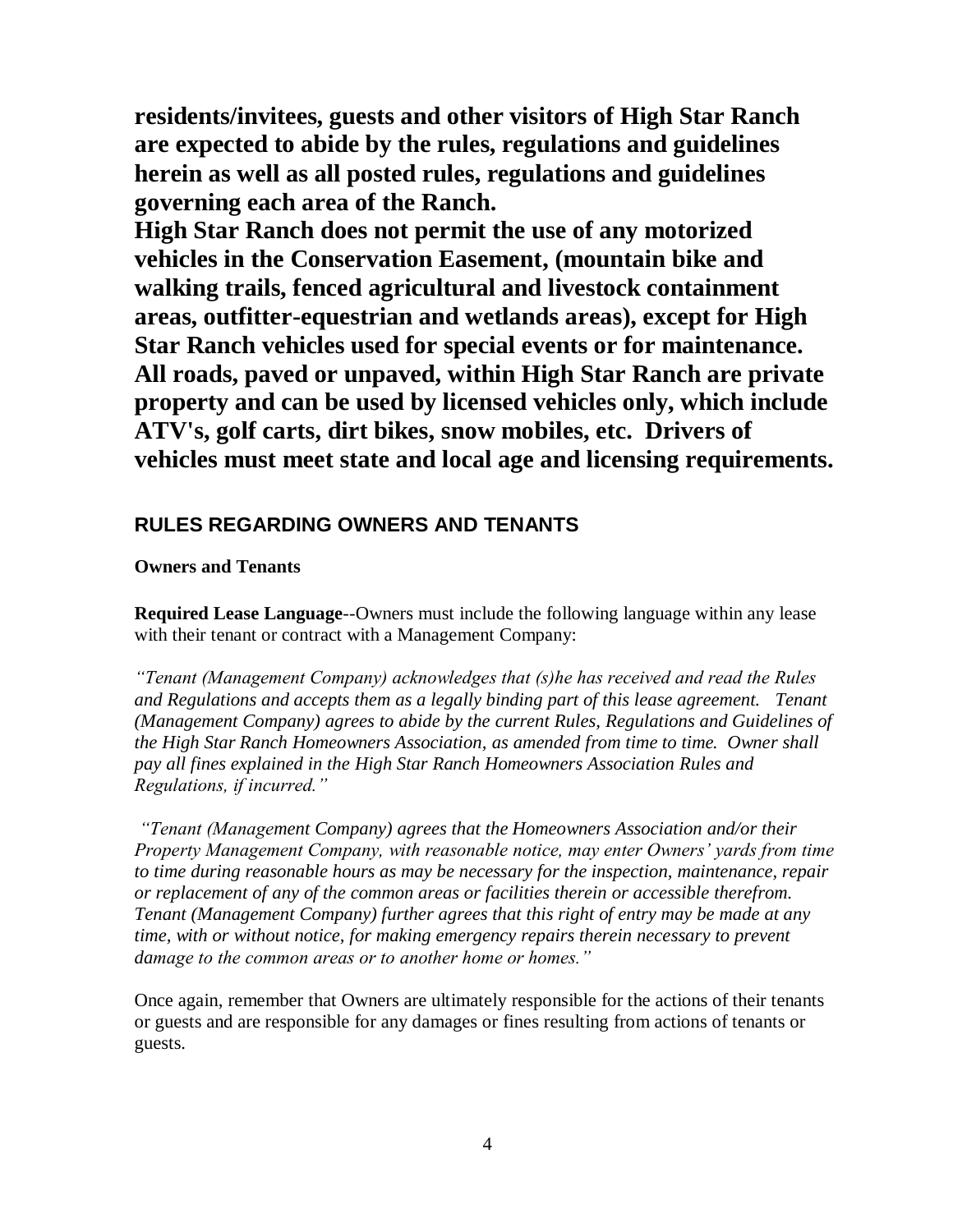#### **Lease of a Home**

Any Owner shall have the right to lease his or her home upon such terms and conditions as the Owner may deem advisable subject to the terms outlined herein:

**Rentals are permitted in the Village Neighborhoods, subject to City of Kamas Municipal Code, with some restrictions. Please review your specific neighborhood CC&R's or rules and regulations. Nightly rentals, where allowed, may require the use of a property manager. High Star Ranch will not act as a property manager for your rental**

- Thorn Creek Subdivision home owners are subject to City of Kamas Municipal Code for nightly rentals, of their homes. Home Owners are prohibited from leasing their home, per Kamas City Municipal Code, on a nightly basis for a period of less than thirty (30) days.
- All other residential and commercial areas of High Star Ranch are not Restricted from Nightly Rentals.
- Any such lease or rental agreement shall be in writing and shall provide that the lease or rental agreement is subject to the terms of the CC&Rs, together with any Bylaws of the HOA, Articles of Incorporation of the HOA, any architectural rules and guidelines and these Rules.
- Such lease or rental agreement shall state that the failure of the lessee or renter to comply with the terms of the Declaration or any Bylaws of the association, Articles of Incorporation or the rules and Regulations of the Association shall constitute a default and such default shall be enforceable by either the Board of Trustees or the lessor, or by both of them.
- All renters must adhere to current home business requirement contained in these Rules.

### **NO EXCESSIVE NOISE, TRAFFIC, NOXIOUS OR OFFENSIVE ACTIVITY**

Excessive noise and traffic are prohibited. Residents are requested to use "good judgment" when playing stereos, MP3 players or the like. when entertaining both outside and inside the home. The Kamas City noise ordinance will be in force. Police will be called after 10:00 p.m. No noxious or offensive activity may be carried on in any home or in the common areas, nor shall anything be done therein which may be or become an annoyance or nuisance to the other Owners.

No activity shall be conducted on any lot and no improvements constructed on any lot which are, or might be, unsafe or hazardous to any person or party. No open fires shall be lighted on any lot. Contained barbeques are permitted if attended and in use for cooking purposes. Appropriately installed gas fire units are permitted. Fires are permitted within safe and well designated interior fireplaces.

No Firearms shall be discharged upon any lot.

### **DAMAGE AND INDEMNITY**

Each resident is personally responsible for any losses, claims, demands or damages caused by him/her, his/her family, tenant, guests, invitee or pets to any other home, Owner or occupant, common area or facility. Each Owner and occupant hereby agrees to indemnify and hold the HOA harmless from any and all losses, claims, demands, damage or liability arising out of an Owner's or occupant's negligence or violation of these rules.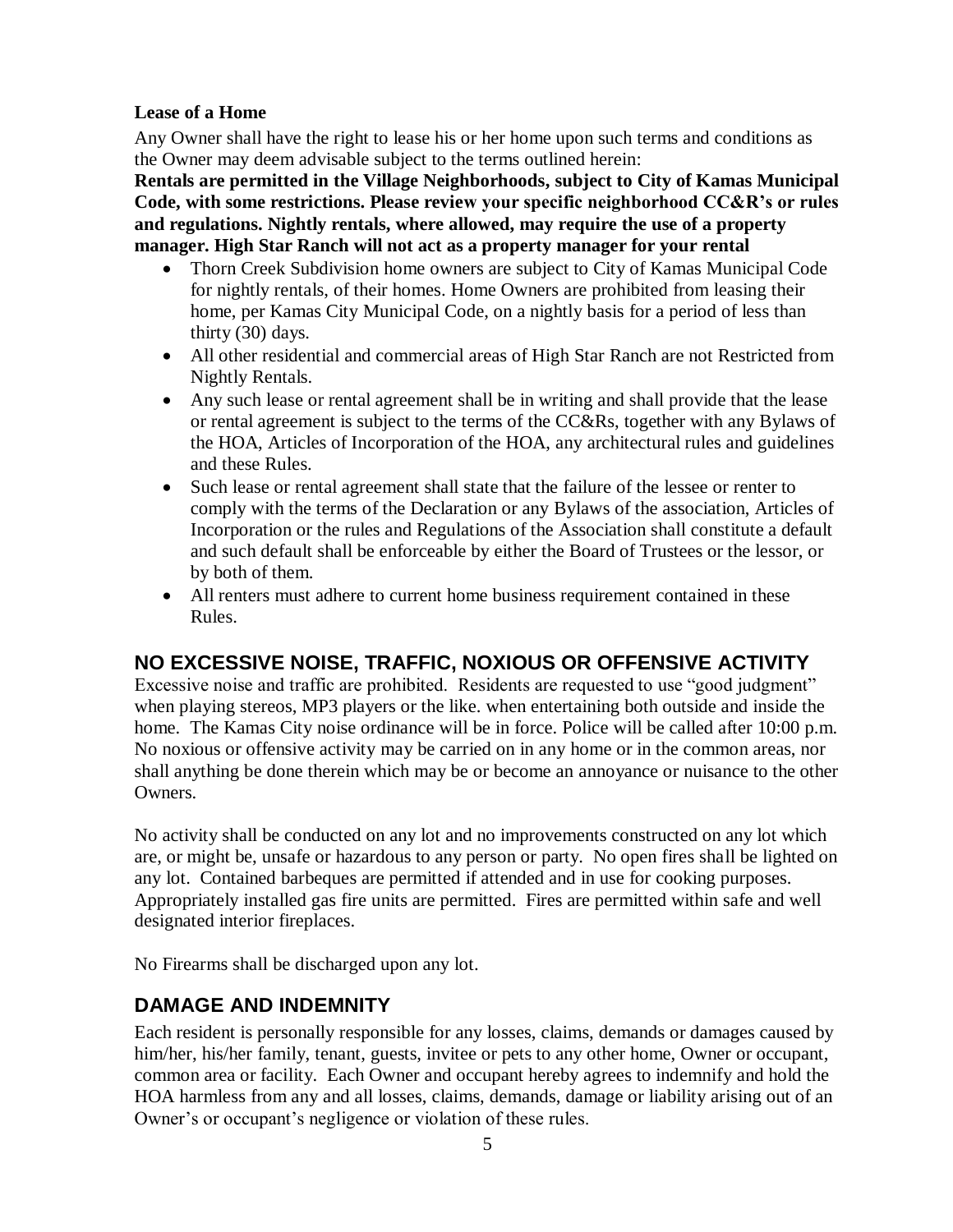# **SAFETY/INSURANCE REQUIREMENTS**

#### **General Safety**

**Nothing shall be done or kept in any home or in the common areas which will increase the rate of insurance of the HOA or the homeowners in the community.**

No person shall allow any unsafe or dangerous conditions to exist on, in, or near any home.

#### **Fire Safety**

No owner shall use or permit to be brought or stored into the home any flammable oils or fluids such as gasoline, kerosene, naphtha or benzene, or other explosives unless in approved containers, and in no event if their presence is in violation of State, County or Federal law or regulation.

### **TRASH**

No lot shall be used or maintained as a dumping ground for rubbish, trash, garbage or other waste. Such trash, rubbish, garbage or waste shall not be kept except in sanitary containers. No rubbish, trash, papers, junk or debris shall be burned upon any lot. **Garbage containers are permitted to be placed at the end of the driveways only on trash collection days or on the evening before trash collection day.** At all other times, trash containers must be kept in garages or other acceptable visually screened areas. Trash containers stored in a secured area between homes must have the approval of the adjacent neighbor.

No person shall allow any unsightly conditions to exist on, in or near any home.

# **REPAIRS AND MAINTENANCE OBLIGATIONS**

Owner is required, at owner's expense, to keep the exterior of the home and its equipment and appurtenances in good order, condition and repair and in a clean and sanitary condition.

# **PROHIBITION AGAINST STRUCTURAL CHANGES BY OWNER**

The Owner shall do no act or any work that will impair the structural soundness or integrity of the buildings, or safety of the property.

#### **Temporary Structures**

No structure of a temporary character, trailer, mobile home, basement, tent, shack, garage, barn or other outbuilding shall be used, placed, or erected on any lot at any time as a residence, either temporarily, meaning two or more days or permanently, except with the approval of the Architectural Review Committee (herein sometimes referred to as the "**ARC**") and only then during construction. No dwelling house on any lot shall be occupied in any manner prior to completion without a written approval of the Architectural Review Committee.

### **VISUAL ELEMENTS ALLOWED AND NOT ALLOWED**

**Color Scheme**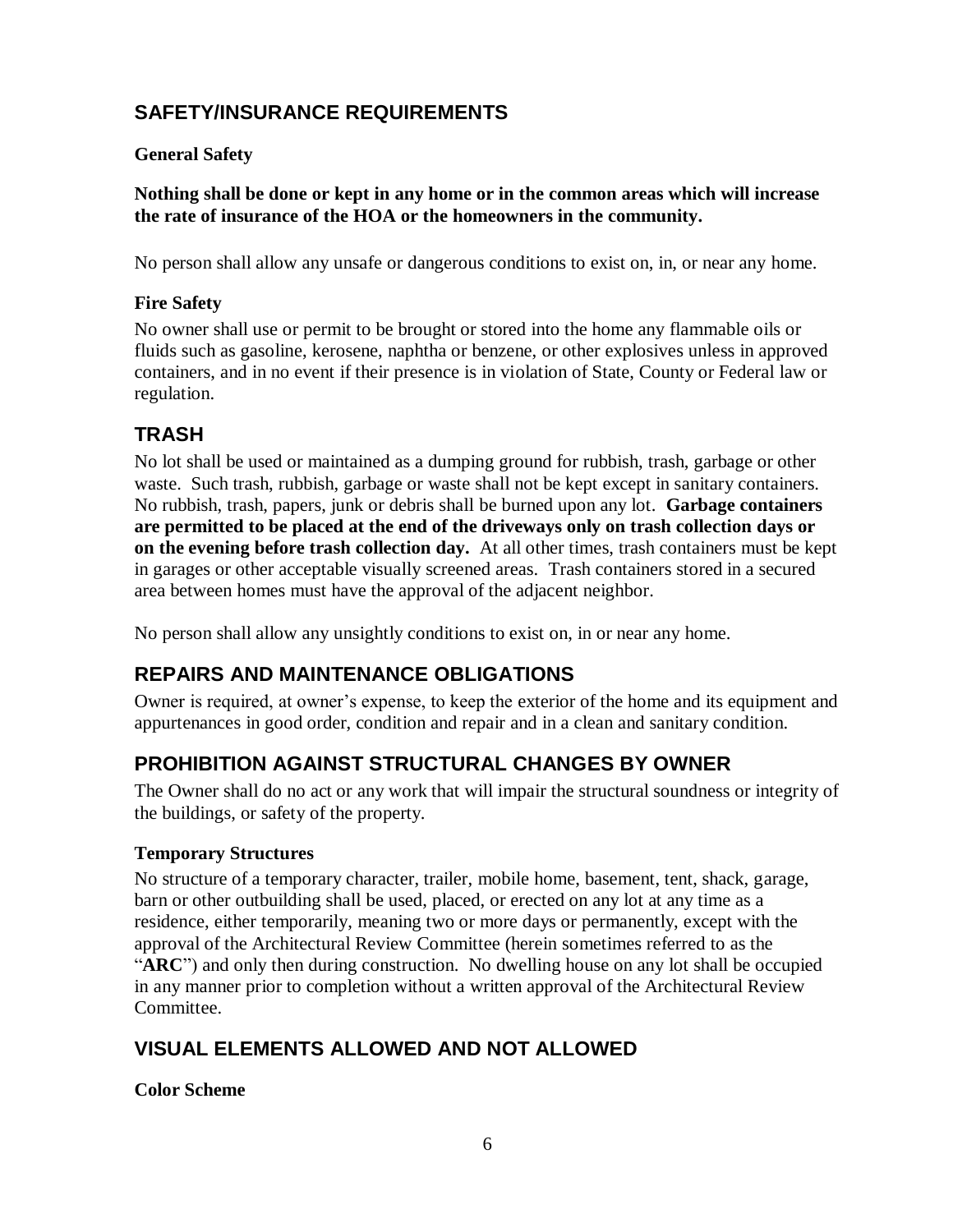Residents are required to maintain the original appearance of the exterior of the home with timely painting and staining with colors and materials based on the original color scheme. Residents are not permitted to paint, decorate or alter any portion of the exterior of the building or other common area which constitute a change in the original appearance or structure or which represents a change in the original color scheme. Exceptions to the above must be requested and approved in writing in advance by the ARC.

#### **Cable TV, Antennas and Satellite Dishes**

- Homeowners are permitted to install satellite dishes not greater than 24" in diameter. To insure a pleasing appearance in the community, these installations may not be on the front of homes except with the approval of the HOA.
- Note: any variance, regardless of authorization, may be reversed at the discretion of the Board of Trustees.

#### **No Signs**

- **NO** signs, flags, or advertising devices of any nature shall be erected, displayed or maintained on any residential area within the community including placement of signs within a Home or other location which are visible from the Common Areas without prior approval of the HOA except as may be necessary temporarily to caution or warn of danger or to provide directions as required by law. If the HOA consents to the erection of any such signs or devices, the same shall be removed promptly at the request of the HOA.
- Exceptions to the above include tasteful decorative flags, patriotic flags, realtor for sale signs and owner for rent signs. No flags shall breach the peak of the roof of the home. The surface of for rent and for sale signs must be placed facing parallel to the street.
- An additional exception to the above shall be for development/building signs, identification signs, parking signs, directional signs, street signs, safety signs, and signs required under the law.

#### **Lighting**

• Outdoor lighting within High Star Ranch shall conform to the Kamas City Lighting Ordinance which requires, among other things, that all lighting be directed only toward the ground and that no lighting is to be directed skyward.

### **LANDSCAPE EASEMENT AREA**

• The HOA has the right to maintain the common areas and any limited common areas in each development. Plantings, fences, and other improvements in this landscape easement will be installed by the original developer if the original developer builds the home or by the HOA if another builder constructs the home. If another builder constructs the home, that builder will prepay the landscape easement improvement costs as a condition of HOA approval. The HOA will contract for improvement.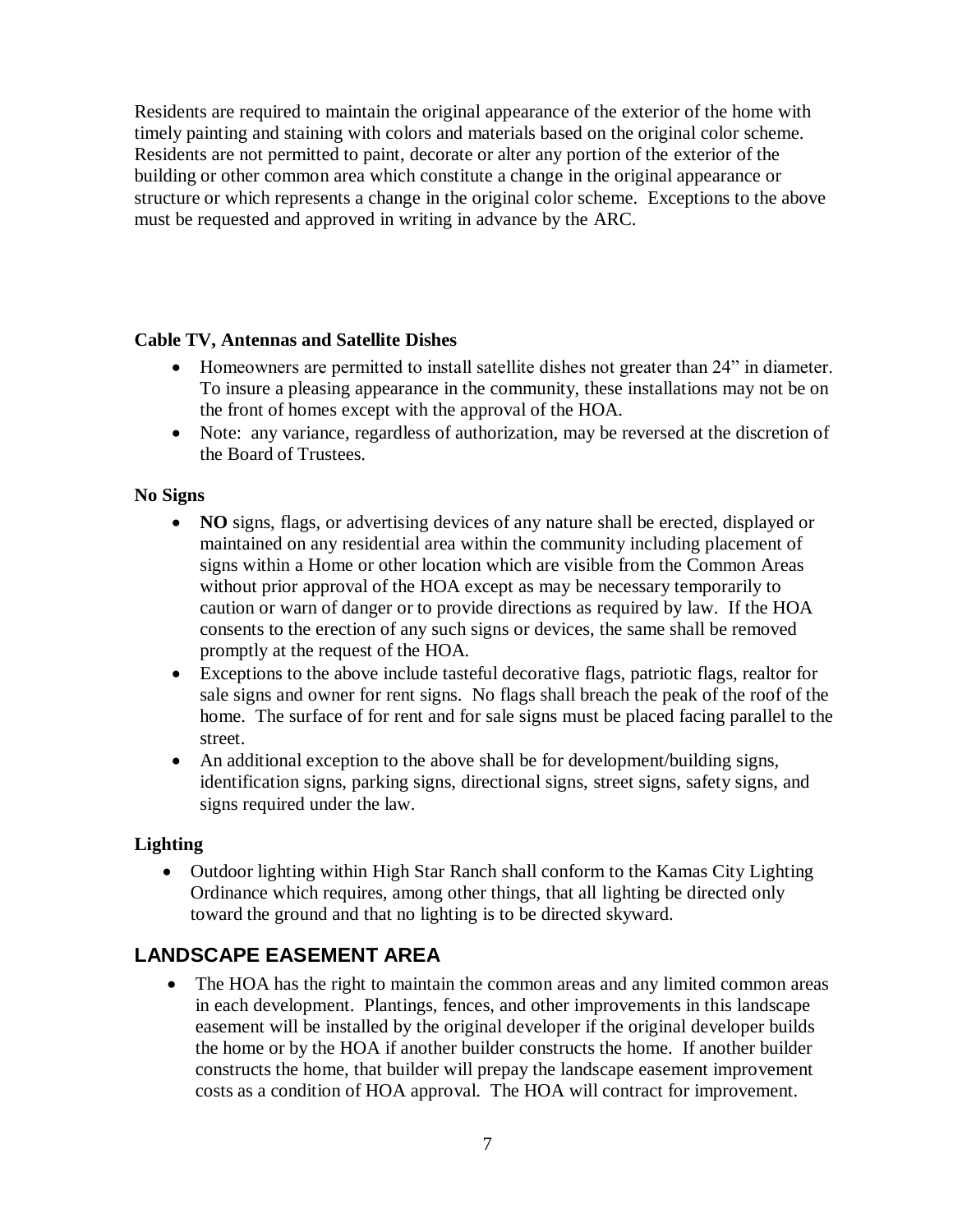# **NO BUSINESS USES**

The lands within the residential areas of the High Star Ranch shall be used exclusively for residential living purposes and shall never be occupied or used for any commercial or business purpose other than traditional home business conducted within the home. Traditional business activity is considered to be activity that is allowed by Kamas City ordinances and (1) has no effect on the neighbors, (2) does not alter traffic (patterns or volume) or impact temporary or permanent community population, (3) does not involve regular visitation of the home by clients, customers, suppliers or other business invitees or utilizes door-to-door solicitation within the High Star Ranch development.

# **MAINTENANCE OF PROPERTY**

All lots and all improvements on any lot shall be kept and maintained by the Owner thereof in a clean, safe, and attractive condition and in good repair.

### **DWELLING CONSTRUCTION, REMODELING AND FENCE RESTRICTIONS**

- In order to maintain a harmonious community development and protect the character of the neighborhood, Residential Architectural and Site Design Guidelines (Design Guidelines) and with the Declaration of Covenants, Conditions and Restrictions for High Star Ranch Subdivision, must be adhered to as related to buildings, fences and other development.
- The Plat and the Residential Architectural and Site Design Guidelines (Design Guidelines) identifies specific setback, height, materials, color, roof ridgeline orientation, and build-to-line restrictions. In addition to these restrictions, the Design Guidelines identify other restrictions. Any new construction or remodeling performed by anyone other than the original developer must be pre-approved by the Architectural Review Committee.

### **FENCES**

Homeowners must maintain any fences they construct on their property. Variances from this may be submitted to the architectural committee for approval. ALL SIDE and rear YARD FENCES constructed by home owners ARE TO BE OF A SINGULAR DESIGN as shown on model homes. Any variance of design, location, or size must be approved by ARC in advance of construction.

# **RE-CONTOURING/REMOVAL OF NATURAL FOLIAGE**

- No lot shall be re-contoured without prior written approval of the ARC.
- No common area landscaping modifications or removal of existing natural foliage may be made without the prior written approval of the ARC.

# **PRIVATE AREA—USES AND RESTRICTIONS**

The Architectural Review Committee or its duly authorized agents shall have the right, at any time, and from time to time without any liability to the Owner for trespass or otherwise to enter upon any private outdoor area for the purpose (1) of removing any improvement constructed, reconstructed, refinished, altered, or maintained upon such private area in violation of these covenants, (2) of restoring or otherwise reinstating such private areas, and (3) of otherwise enforcing without any limitation, all of the restrictions set forth in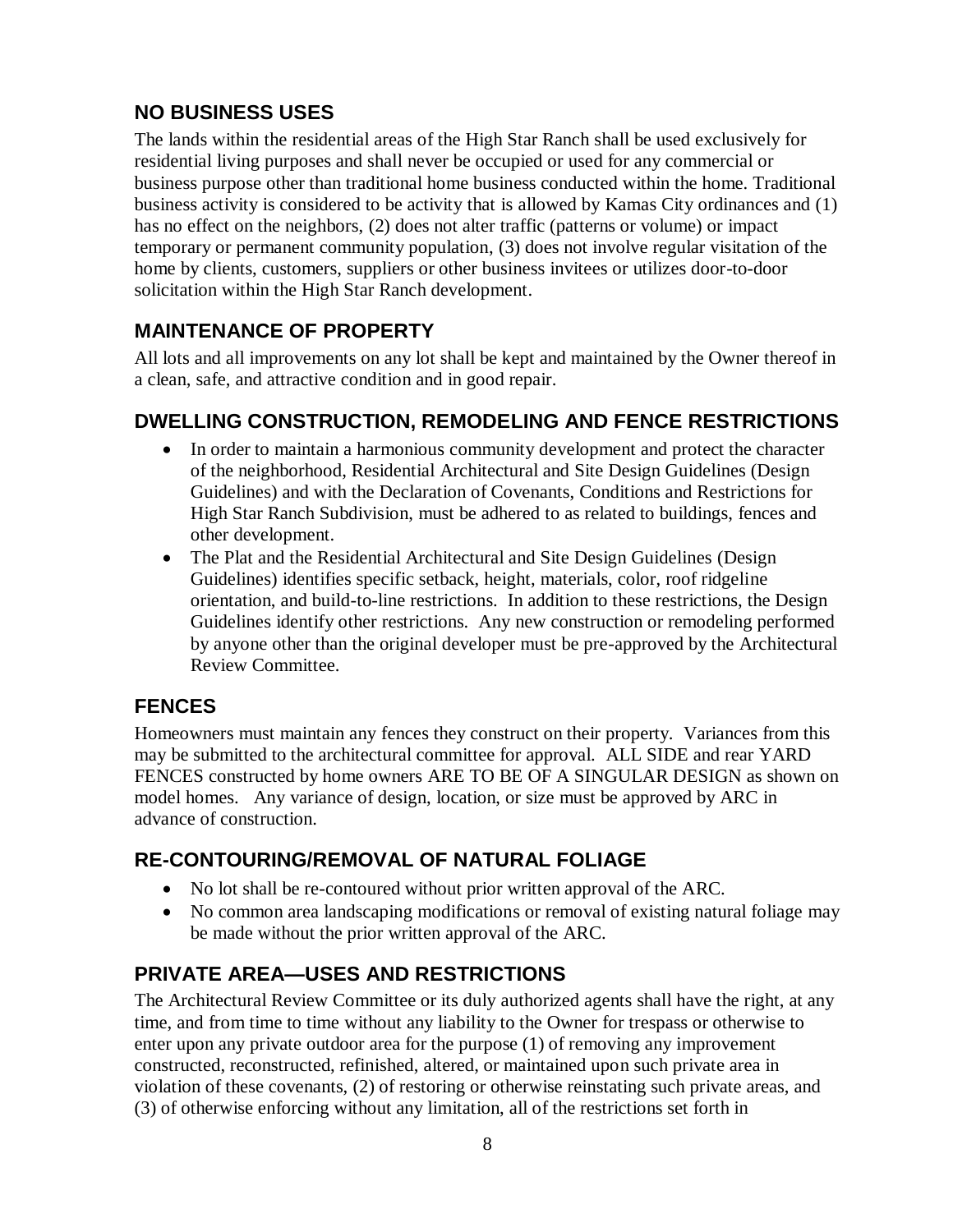this Declaration. No improvement, excavation or other work which in any way alters any private area from its natural or improved state existing on the date such private area was first sold shall be made or done except upon strict compliance with the CC&Rs.

# **UNDERGROUND UTILITY LINES**

All permanent water, gas, electrical, telephone, data communications, and television cables, other electronic pipes and lines and all other utility lines within the limits of the property must be buried underground and may not be exposed above the surface of the ground.

# **HIGH STAR RANCH RECREATION TRAILS**

- All Homeowners of High Star Ranch are entitled to access to all High Star Ranch public access trails.
- Access to these trails is via the trail head located in the north parking lot of the Dejoria Center or other designated areas of High Star Ranch.
- Owners and tenants at High Star Ranch shall honor the requirements set forth by the conservation easement including but not limited to responsible impact of the land by pets and regulating signage.

# **DOG, CAT AND HOUSEHOLD PET POLICY**

In order to protect the health, safety, and welfare of the community, and to set forth expressly the guidelines and standards used by the Board of Trustees in determining which dogs, cats and household pets shall be permitted on the Project, the Board of Trustees adopts the following Pet Rules and Regulations. The rules and regulations, that may be established from time to time by the Board of Trustees will not be less restrictive than the Kamas City animal control regulations but may be more stringent. Any City animal control regulations not covered herein are considered to be part of these regulations.

#### **Nuisance**

A pet otherwise permitted under these Rules may be maintained on the property so long as it does not constitute an annoyance or a nuisance to the community. Actions which will constitute an annoyance or a nuisance include, but are not limited to, disturbing or unreasonable howling, crying, barking, scratching, unhygienic or offensive practices, and threats to the health and safety of other owners or occupants. **Pets which cause an annoyance (including barking) or threat to neighbors may be required to be removed.**

#### **No Exotic or Dangerous Pets**

All pet owners are required to be in compliance with all City, County, State or Federal Laws pertaining to ownership of exotic animals. No pet may be kept that, in the sole reasonable judgment of the Board of Trustees, may pose or create an unreasonable risk of harm to the owners or occupants, their family, friends, guests or invitees, or constitute a nuisance. In the event of a complaint or an expressed concern, the Board of Trustees has the authority to determine the acceptability of a particular pet.

### **Registration**

Certain pets may require licensing as required by Kamas City ordinances.

#### **Damages/Insurance**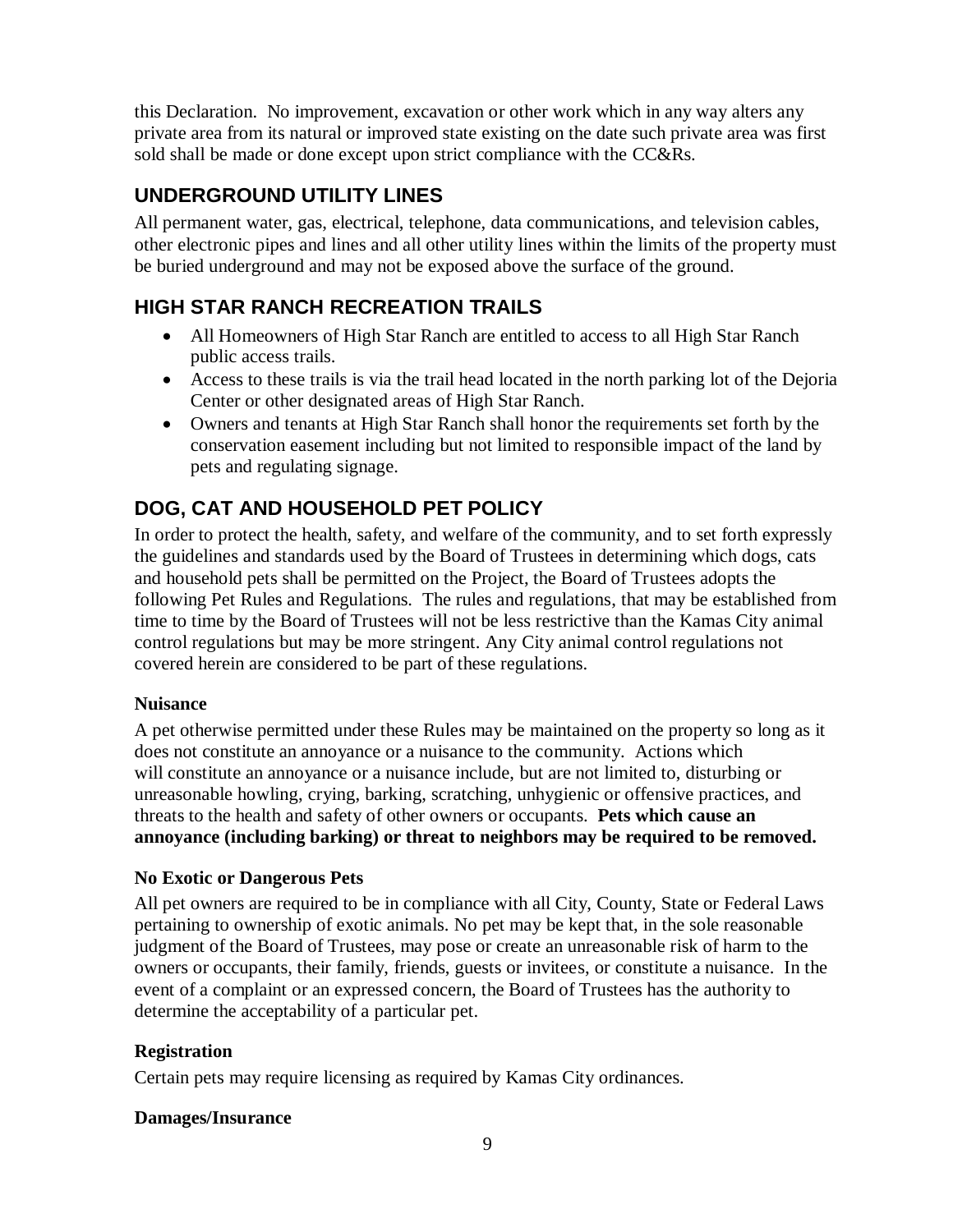Pet owners are strictly liable and fully responsible for all personal injuries and/or property damage caused by their pets and should purchase appropriate liability insurance.

#### **Leashes**

**All pets must be leashed and in the control of an individual at all times.** Pets may not be tied unattended to fences or porches. Pets running loose shall be immediately turned over to the Kamas City Animal Control.

#### **Droppings**

Owners of pets must promptly clean up their pet's droppings in all cases and shall not permit their pet to urinate or defecate in any place on the common areas offensive to another owner or occupant. Areas included in this requirement include all common areas of High Star Ranch to include the areas planted with wild grass and wildflowers. The owner must clean up any solid excrement dropped in these areas. The Board of Trustees recognizes pet ownership as a privilege and the non-pet owners in the community must be respected. Individual owners will be responsible to control their lots so that dust and odor do not become a problem to the other Owners.

#### **Assessments (Fines)**

If a pet, animal or bird is raised, bred, or kept in any home or common area in violation of the previous section, the pet owner shall be charged a violation assessment according to the decision of the Board or based on the Violations Assessment Schedule contained herein.

#### **Enforcement**

Should the Board be required to take legal action against any person violating any of these rules, it will be entitled to recover all attorney's fees and costs associated with such action. Kamas City Animal Control laws, where more restrictive, shall also apply.

### **PARKING/VEHICLE RULES**

- No long-term or overnight parking is permitted on neighborhood streets.
- Unused vehicles may not be stored on the street or in driveways. They may be stored in the homeowner's garage such that they are completely out of sight. Unused vehicles are identified as campers, boats, etc. as in the paragraph below.
- Except as precluded above, campers, boats, ATV's, snowmobiles or trailers may not be parked on public streets or in individual driveways for more than two consecutive days or for more than 5 days in any given 30-day period. These vehicles should be parked in your garage or stored elsewhere.
- Vehicles used for commercial purposes may not be parked on public streets or in individual driveways. Commercial vehicles must be parked in homeowner's garage.
- Motorized or battery-operated vehicles may be operated on property only on improved roads, trails or driveways.
- Any motorized vehicles, which are too loud in the opinion of the HOA, may be prohibited from operation within High Star Ranch.
- Any vehicle service or maintenance must be performed inside garages only. Washing of vehicles may be performed in your individual driveways, but not elsewhere.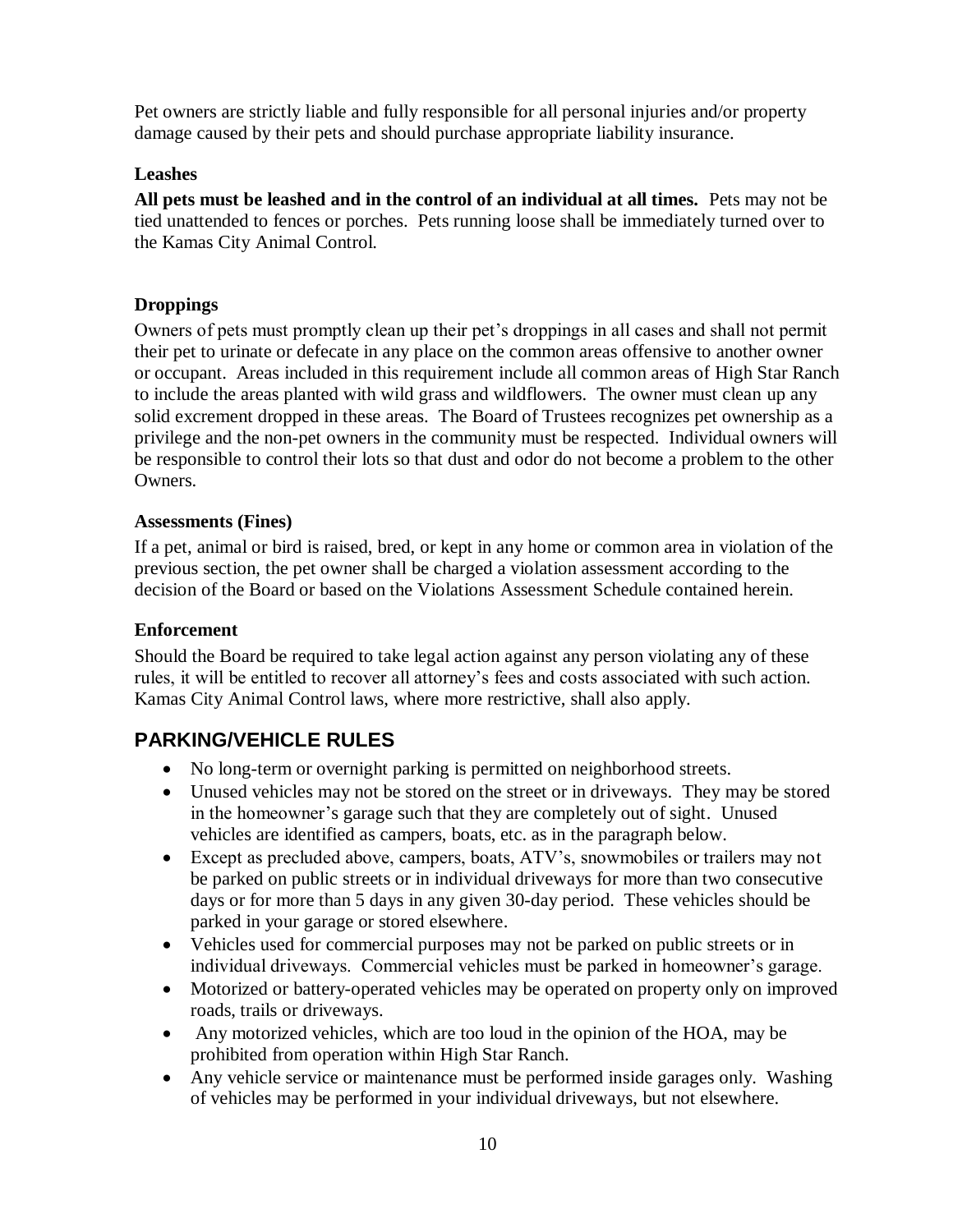# **DRONES**

• The use of drones for commercial purposes is prohibited unless prior approval is granted by the HOA. Other than within an owner's lot, the use of any drone on or over Association properties is prohibited unless prior approval is granted by the Association. The use of drones is prohibited if such use infringes on the privacy of other individuals or creates a nuisance. The responsible Owner and drone user shall be liable for any damage to person or property arising out of the permitted use of a drone and shall indemnify and hold harmless the Association, TriStar 2005, LLC. their respective successors and assigns, and their respective officers, directors, members of any limited liability company, shareholders, partners, employees and agents for all claims, loss, cost, liability, damages, expenses and the like (including without limitation, reasonable attorney's and para-professional fees and costs through all appeals any of them may suffer or incur relating to any such use.

### **SNOW REMOVAL**

Snow and ice removal from individual yards, walks and driveways is the responsibility of the individual Owner.

# **HOA COMMON SERVICES PAID BY MONTHLY DUES**

The High Star Ranch Homeowners Association has a fiscal year of January 1<sup>st</sup> through December 31. Each assessment shall be payable in twelve (12) equal monthly installments due on or before the first day of each month and include the following:

- Management fee (for quarterly billings and accounting)
- Insurance
- Landscape easement and common area landscaping
- Landscape easement and common area irrigation sprinkler repairs
- Lighting replacement
- Cash reserves for periodic replacement or maintenance of large items of expense such as re-staining and repair of fencing and landscape enhancement/replacement
- Utilities for common areas
- Snow removal on streets

The Budget may be set and approved by the elected HOA Board of Trustees without a general meeting and vote.

# **COMMON AREA SPECIAL ASSESSMENTS**

- The Management Committee has the authority to levy Special Assessments as necessary to cover shortfalls in the budget or unanticipated expenses.
- So long as the Special Assessment (or the sum of all Special Assessments in the current operating year) is no greater than 20% of the currently approved budget, the Management Committee may adopt a Special Assessment without a meeting of the Owners.
- If the Special Assessments (or sum of all prior Special Assessments in the current operating year) exceeds 20% of the current budget, a special meeting of the Owners will be called and the purposes and amounts of the Special Assessments will be submitted to the Owners for approval.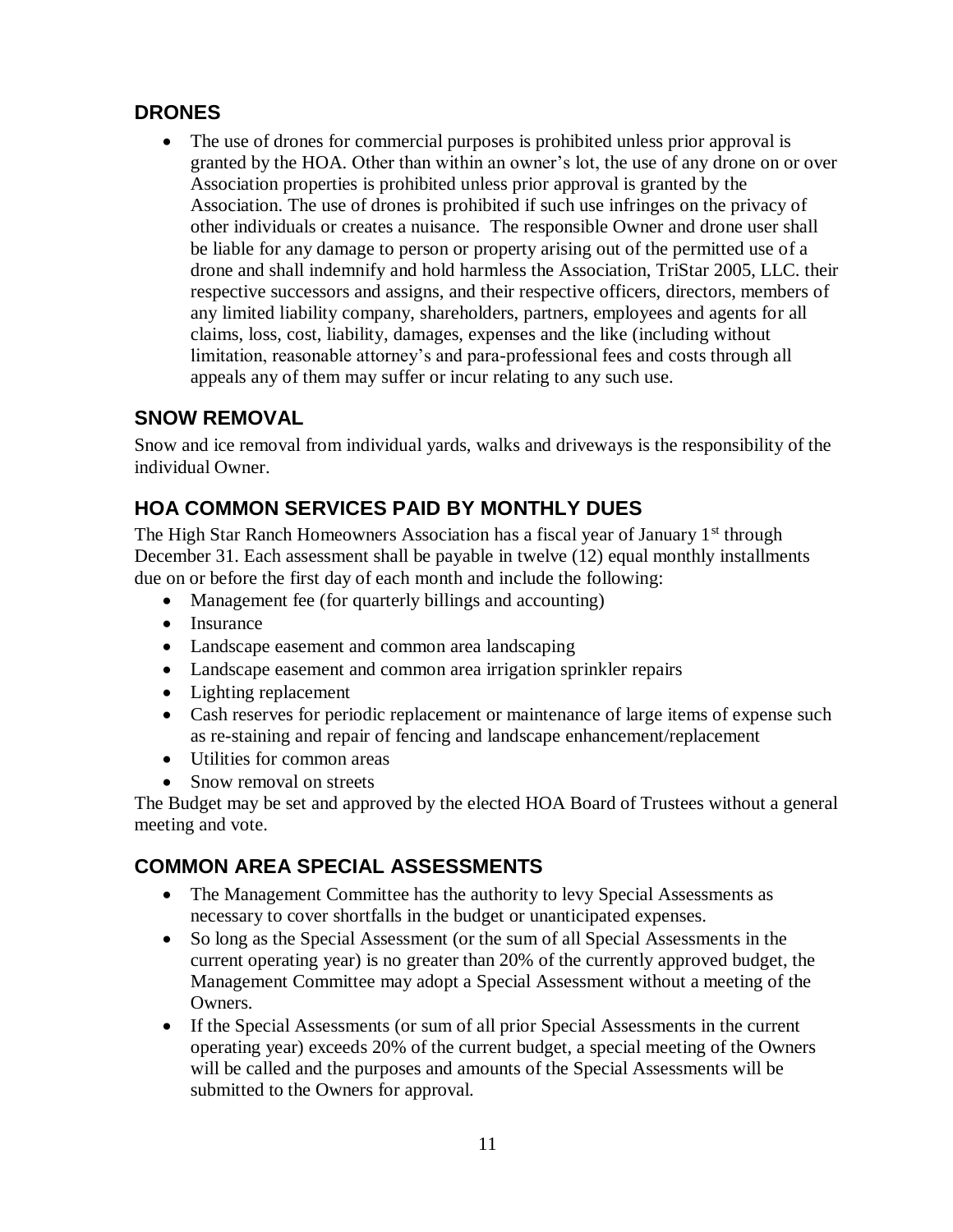• Home owners will be liable for Common Area Assessments upon completion of construction of the home or transfer in ownership of a home, or a lot from a previous owner.

### **INSURANCE**

Each Homeowner must purchase his or her own liability insurance and insurance that covers their responsibilities and personal property.

#### **BUILDINGS**

High Star Ranch property is dependent upon consistent conformance to High Star Ranch Standards and standards originally set by Kamas City. All exterior remodeling or alterations must first be requested in writing and subsequently approved in writing by the Architectural Review Committee on behalf of the High Star Ranch Board of Trustees.

Exterior modifications must meet Kamas City code and a building permit issued where required.

Work that does not meet standards in the above paragraph must be brought up to compliance at the Owner's expense. Exterior maintenance to include but not limited to painting and staining must be performed in a timely manner to keep the appearance of the community at original standards.

### **MISCELLANEOUS RULES AND REGULATIONS**

- Trash containers must be kept out of sight from the street in the homeowner's garage or in a screened area between homes with the permission of the adjacent neighbor.
- No discharging of fireworks of any kind, regardless of whether allowed by Summit County or Kamas City.
- Littering in common areas is prohibited.
- Any activity that is in violation of any government law, statute, and/or ordinance is prohibited in High Star Ranch and is subject to the penalties of such law.
- Vehicles cannot be serviced (except glass replacement) or restored at High Star Ranch property unless done in the garage of the home.
- All Owners must complete and return the "High Star Ranch Information Form," at the time of original occupancy or when a change occurs.
- Responsible landscape irrigation is encouraged. Owners are responsible for damage incurred, but not limited to, flooding from landscape irrigation. It is strongly encouraged that surface irrigation adheres to the water conservancy standards espoused by the Utah State University extension division for Summit County.
- Garage/Yard Sales are not allowed at or in any individual unit. The exception to this is per the guidelines of the Community's Annual Garage/Yard Sale.
- Speed: All drivers must observe all applicable vehicular laws and maintain safe and proper speeds by observing the maximum posted speed limit within the Community, which, unless otherwise stated, is twenty-five  $(25)$  miles per hour.